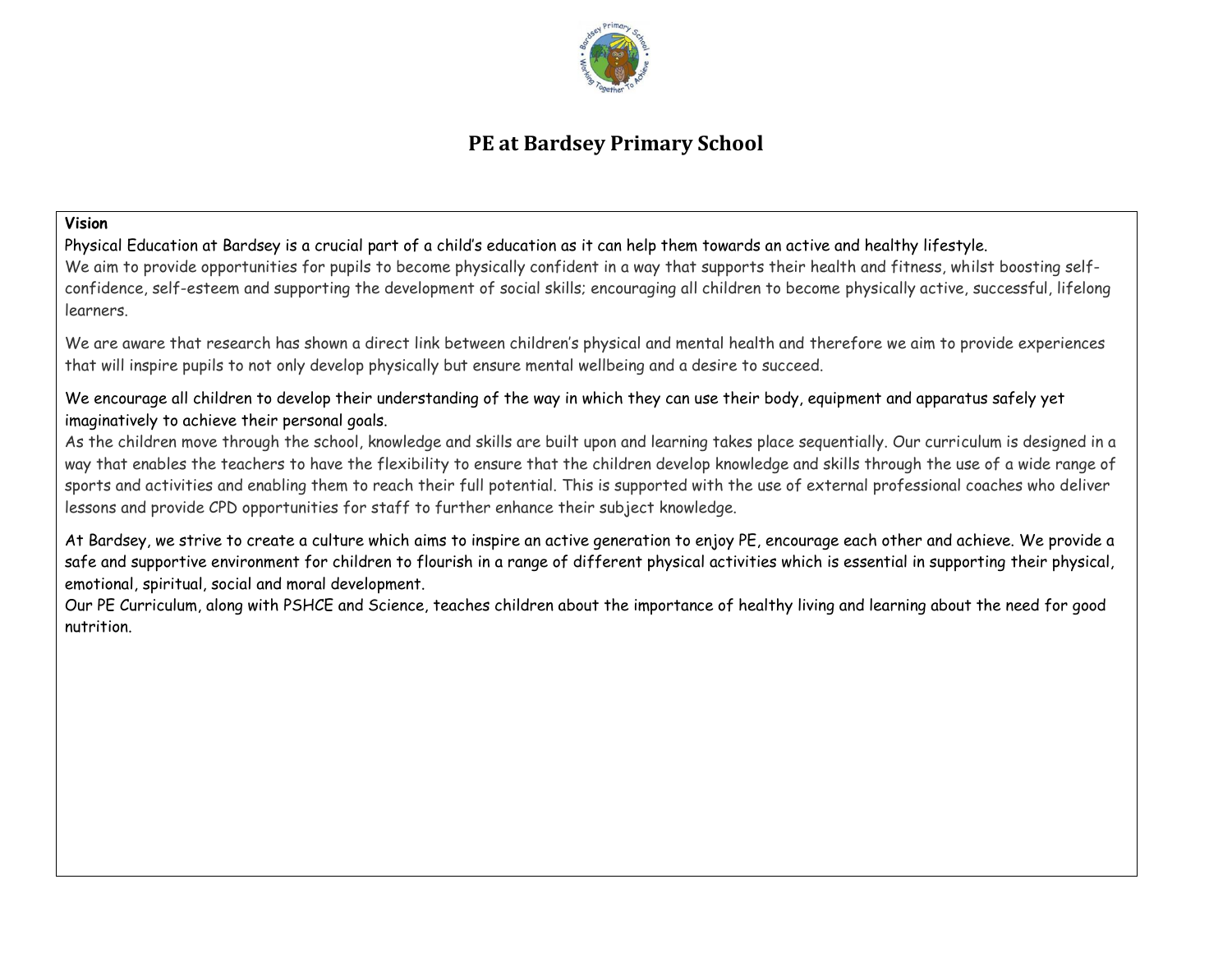### **EYFS Curriculum**

**The EYFS curriculum can be viewed in the 'Development Matters' document using the link below.**

**[https://www.early-education.org.uk/sites/default/files/Development%20Matters%20in%20the%20Early%20Years%20Foundation%20Stage%20-](https://www.early-education.org.uk/sites/default/files/Development%20Matters%20in%20the%20Early%20Years%20Foundation%20Stage%20-%20FINAL.pdf) [%20FINAL.pdf](https://www.early-education.org.uk/sites/default/files/Development%20Matters%20in%20the%20Early%20Years%20Foundation%20Stage%20-%20FINAL.pdf)**

# **Key Stage 1 National Curriculum**

| Key stage 1                                                                                                                                                                                                                                                                                                                                                                                                                                                                                                                                                                                                                                                                                                                                                                                                                     | Key stage 2                                                                                                                                                                                                                                                                                                                                                                                                                                                                                                                                                                                                                                                                                                                                                                                                                                                                                                                                                                                                                                                                                                                                                                        |
|---------------------------------------------------------------------------------------------------------------------------------------------------------------------------------------------------------------------------------------------------------------------------------------------------------------------------------------------------------------------------------------------------------------------------------------------------------------------------------------------------------------------------------------------------------------------------------------------------------------------------------------------------------------------------------------------------------------------------------------------------------------------------------------------------------------------------------|------------------------------------------------------------------------------------------------------------------------------------------------------------------------------------------------------------------------------------------------------------------------------------------------------------------------------------------------------------------------------------------------------------------------------------------------------------------------------------------------------------------------------------------------------------------------------------------------------------------------------------------------------------------------------------------------------------------------------------------------------------------------------------------------------------------------------------------------------------------------------------------------------------------------------------------------------------------------------------------------------------------------------------------------------------------------------------------------------------------------------------------------------------------------------------|
| Pupils should develop fundamental movement skills, become<br>increasingly competent and confident and access a broad range of<br>opportunities to extend their agility, balance and coordination,<br>individually and with others. They should be able to engage in<br>competitive (both against self and against others) and co-<br>operative physical activities, in a range of<br>increasingly challenging situations.<br>Pupils should be taught to:<br>master basic movements including running, jumping,<br>throwing and catching, as well as developing balance,<br>agility and co-ordination, and begin to apply these in a<br>range of activities.<br>participate in team games, developing simple tactics for<br>$\bullet$<br>attacking and defending.<br>perform dances using simple movement patterns.<br>$\bullet$ | Pupils should continue to apply and develop a broader range of skills,<br>learning how to use them in different ways and to link them to make<br>actions and sequences of movement. They should enjoy communicating,<br>collaborating and competing with each other. They should develop an<br>understanding of how to improve in different physical activities and sports<br>and learn how to evaluate and recognise their own success.<br>Pupils should be taught to:<br>use running, jumping, throwing and catching in isolation and in combination.<br>play competitive games, modified where appropriate [for example,<br>badminton, basketball, cricket, football, hockey, netball, rounders and<br>tennis], and apply basic principles suitable for attacking and defending.<br>develop flexibility, strength, technique, control and balance [for example,<br>through athletics and gymnastics].<br>perform dances using a range of movement patterns.<br>take part in outdoor and adventurous activity challenges both individually<br>and within a team.<br>compare their performances with previous ones and demonstrate<br>improvement to achieve their personal best. |
|                                                                                                                                                                                                                                                                                                                                                                                                                                                                                                                                                                                                                                                                                                                                                                                                                                 | Swimming and water safety All schools must provide swimming instruction<br>either in key stage 1 or key stage 2. In particular, pupils should be taught to:<br>swim competently, confidently and proficiently over a distance of at<br>least 25 metres.<br>use a range of strokes effectively [for example, front crawl,<br>backstroke and breaststroke].<br>perform safe self-rescue in different water-based situations.                                                                                                                                                                                                                                                                                                                                                                                                                                                                                                                                                                                                                                                                                                                                                         |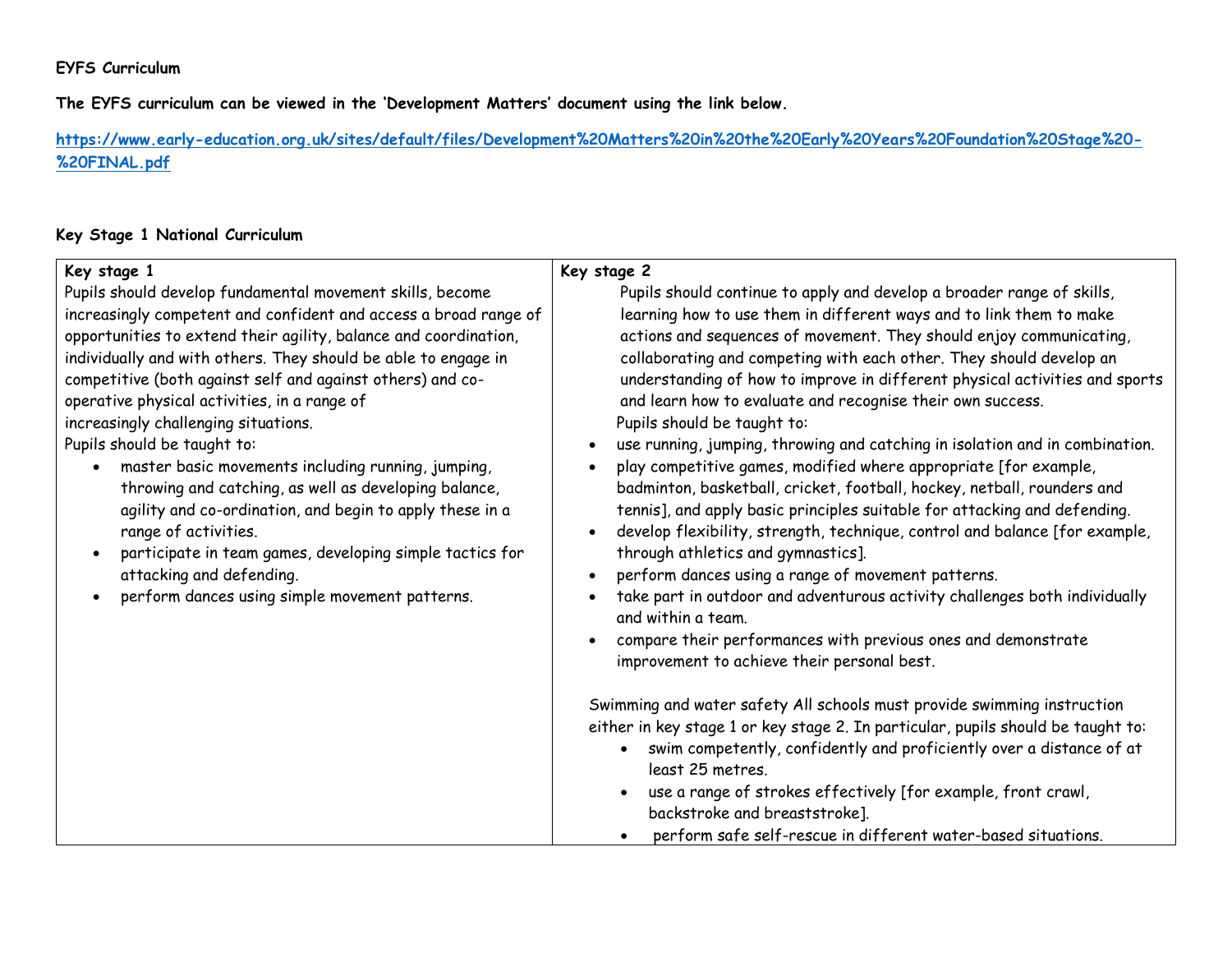#### **Intent**

#### Our PE curriculum intends to:

- develop the children's competence to excel in a broad range of physical activities.
- ensure every child is physically active for sustained periods of time.
- prepare children with a happy experience when participating in Physical Education transitioning to KS3.
- facilitate the children to adopt a positive mind-set and believe that anything can be achieved with determination and resilience.
- give children the opportunity to engage in competitive sports and activities/clubs.
- encourage children to lead a healthy and active lifestyle.
- promote children's social skills including teamwork, leadership, fairness and respect.



#### **Implementation**

#### **Progression**

In ensuring high standards of teaching and learning in PE, we implement a curriculum that is progressive throughout the whole school. Each child receives 2 hours of curriculum time PE on a weekly basis which is carefully planned and mapped out to ensure a broad and full range of skills and activities. These sessions are either delivered by class teachers or specialist coaches during PE lessons.

# **Teaching**

Children take part in a range of invasion, striking & fielding or net & wall games, we promote imagination and creativity in gymnastics and dance as well as provide opportunities for athletics using both indoor and outdoor environments plus outdoor and adventurous activities. Pupils are encouraged to take part in after school clubs and have the opportunity to compete against other schools. In KS2, children go on a residential course for outdoor activities. Children in KS2 attend swimming lessons at the local swimming pool where they are taught to swim competently, confidently and proficiently over a distance of 25m using a range of strokes.

Pupils communicate and collaborate with each other and develop an understanding of how to improve in physical activities. There are many opportunities across the year for children to take part in inter and intra school competitions, as well as festivals, where children's successes in sports are celebrated. In addition to PE in curriculum time, we also strive to provide opportunities for children to access extracurricular physical activity through a wide range of sporting and active clubs that also involve parents and the local community.

Playtimes are an important part of our pupils being happy, healthy and ready to learn. We have well-staffed and equipped playgrounds, a sports field, two adventure playgrounds (one for KS1 and one for KS2), skipping ropes and an outdoor area specifically for the EYFS children.

To develop leadership and communication skills, children in Year 4 can apply to become a 'Playmaker' which is a responsible role in encouraging younger children to learn how to play collaborative games, respecting rules and to be as active as possible during playtimes. Children selected are positive role-models for other members of the school, organising equipment at breaktime games and assisting with annual sports days.

At Bardsey, we strive hard to incorporate 'The Daily Mile' into our daily timetable. This helps meet the government target of all children being physically active for 60 minutes per day.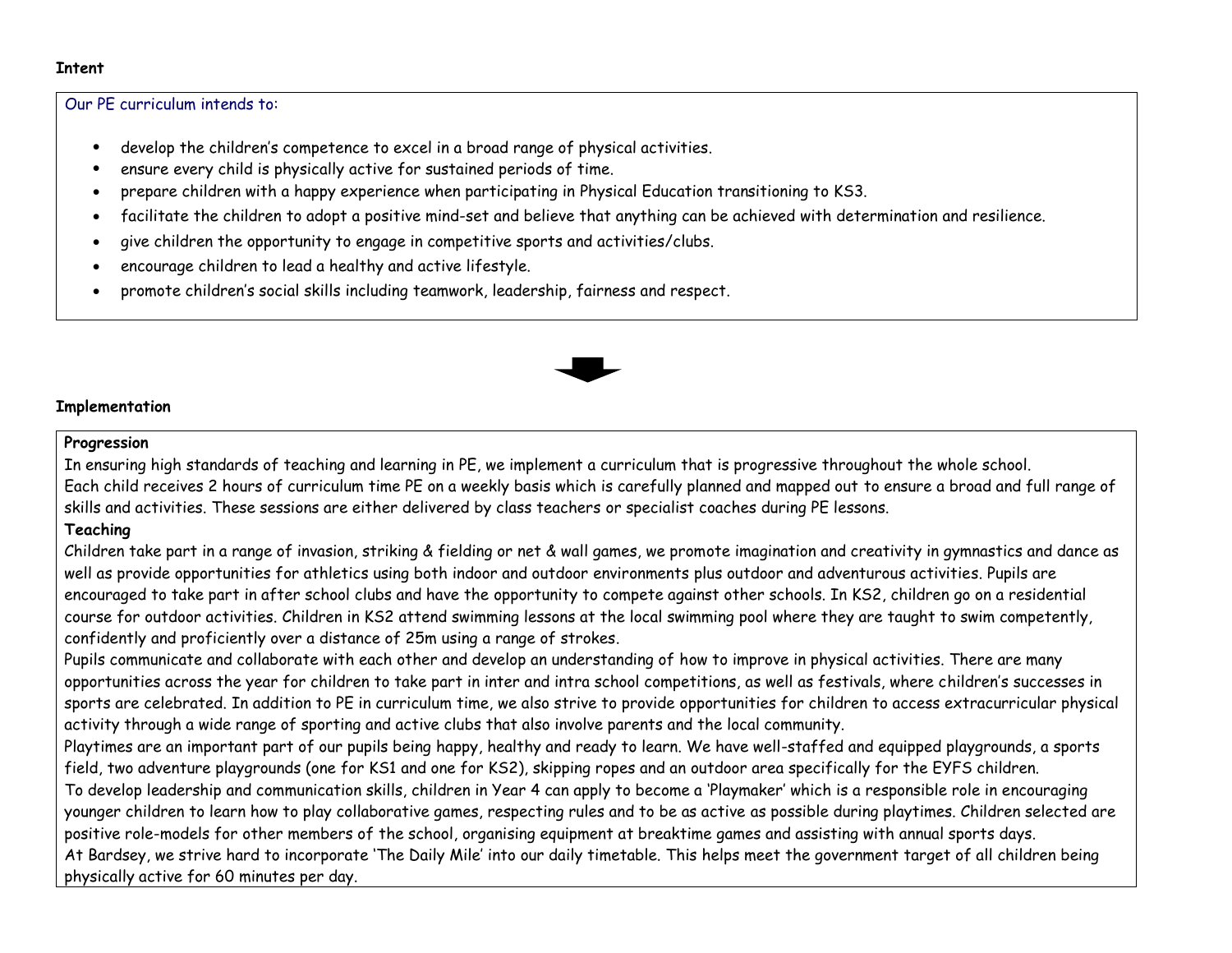# **Key Knowledge and Vocabulary**

Children have access to key knowledge, language and meanings to understand PE and to use this vocabulary across the curriculum. **Skills**

Our PE curriculum has been re-designed by the teachers to ensure there is a sequential progression of skills and knowledge built into sequences of lessons using our Get Set 4 PE Curriculum Scheme.

# **Curriculum Enhancements (visits, visitors, themed days/weeks)**

Children are provided with many opportunities to enhance their contribution and connection to sport. Our annual sports day is a celebrated event promoting competitive sport but also as a way of bringing the community together. Children get the opportunity to experience professional clubs and international events such as The Cricket World Cup at Headingley Stadium, Leeds Rhinos Matches, Yorkshire Cricket Club and Leeds United matches.

Children are offered the opportunity to participate in a range of sporting after school clubs such as dance, football, netball, cricket, dodgeball, multi-sports. In Y2 and Y4 the class represents the school in the Skipping School Festival where we have been very successful over a number of years.

In KS2 children are offered multiple opportunities to represent the school in competitive competitions and sports teams such as cross country, indoor athletics, hockey, football, netball, tag rugby, cricket, gymnastics, tennis.

Bardsey has many children that attend many local sports clubs and teams outside of school at a wide range of local clubs that extend our community links. These can be found on our website.

### **Independent Learning**

Children are encouraged to set personal best targets, review their own and peer's performance, choose their own level of challenge through differentiated resources e.g. In rounders they could use a tennis racket, cricket bat or rounders bat to reach their personal success.

# **High Quality Resources**

Children will have access to high quality resources using Get Set 4 PE Scheme for their learning and act as an effective learning stimulus. Equipment is well resourced, up to date, safe and supports all areas of the PE curriculum.

# **CPD**

Specialist coaches provide curriculum enhancement and provide an opportunity for teaching staff to increase their competence to teach a range of sports independently. Such as Leeds Rhinos Dance Academy. We also involve local coaches such as Bardsey Tennis Club, Bardsey Sports Club and local golf and tennis clubs too to share their knowledge and create community links. Subject Leader attends frequent meetings within the WVLP partnership with other Leaders to discuss competitions, coaches, fixtures and resources and link with Wetherby High School.

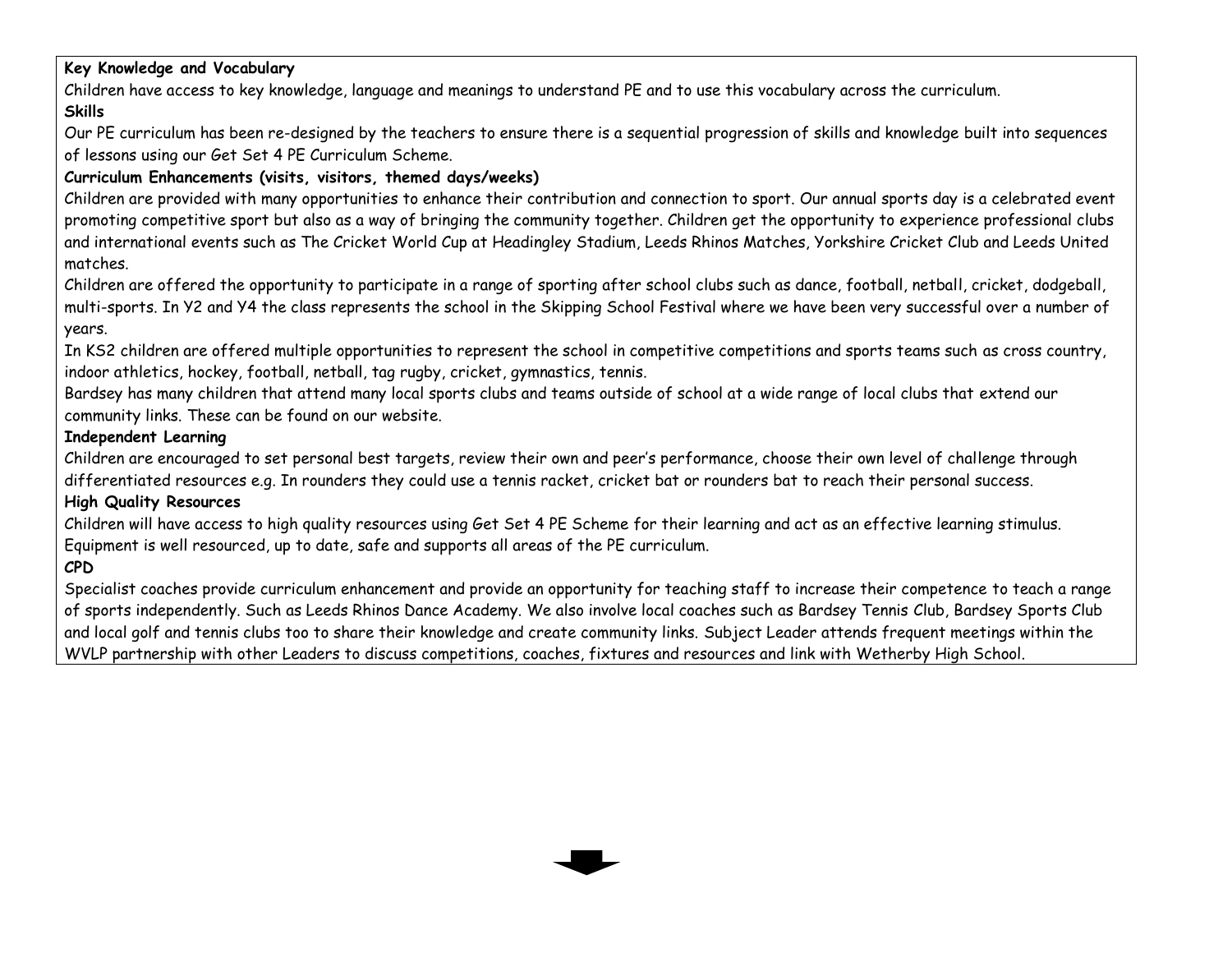#### **Impact**

The impact and measure of our PE curriculum is:

- we motivate children to participate in a variety of sports which are engaging and fun.
- we inspire children to instinctively utilise skills and knowledge acquired during PE lessons.
- happy and healthy children.
- all children will show enthusiasm towards PE.
- KS2 children will have represented the school and have had a sense of achievement whilst doing this.
- children will leave school with a well-rounded approach towards all aspects of life.

### **Leadership, Assessment and Feedback**

- The PE leader has a clear role and overall responsibility for the progress of all children in PE throughout school.
- The PE subject Lead attends numerous meetings across the academic year with other partnership coordinators in the North Leeds region.
- Feedback is given on children's learning in line with our feedback policy. Formative assessment within every lesson helps teachers to identify the children who need more support to achieve the intended outcome and who are ready for greater stretch and challenge through planned questioning or additional physical challenge activities.
- Frequent and progressive assessment of PE is carried out after each unit block of PE activity across the school using the 'Get Set 4 PE' assessment tool.
- Children are selected to represent the school across various inter and intra sporting competitions, festivals and tournaments based on their performance and attitudes in PE.
- Where possible, each class across the school participates in 'The Daily Mile' where children and adults get the opportunity to come together to be physically active for 15 minutes each day and encourage social interaction between children across the school.
- Our school and class assemblies include focusses on various sporting individuals and sports such as Usain Bolt, The Olympics, Wimbledon to broaden the children's sporting knowledge.
- We have also had visits from Local professional teams who have carried out sporting assemblies such as Leeds Rhinos with their mascot' Ronnie' and A professional coach from Bardsey Tennis Club.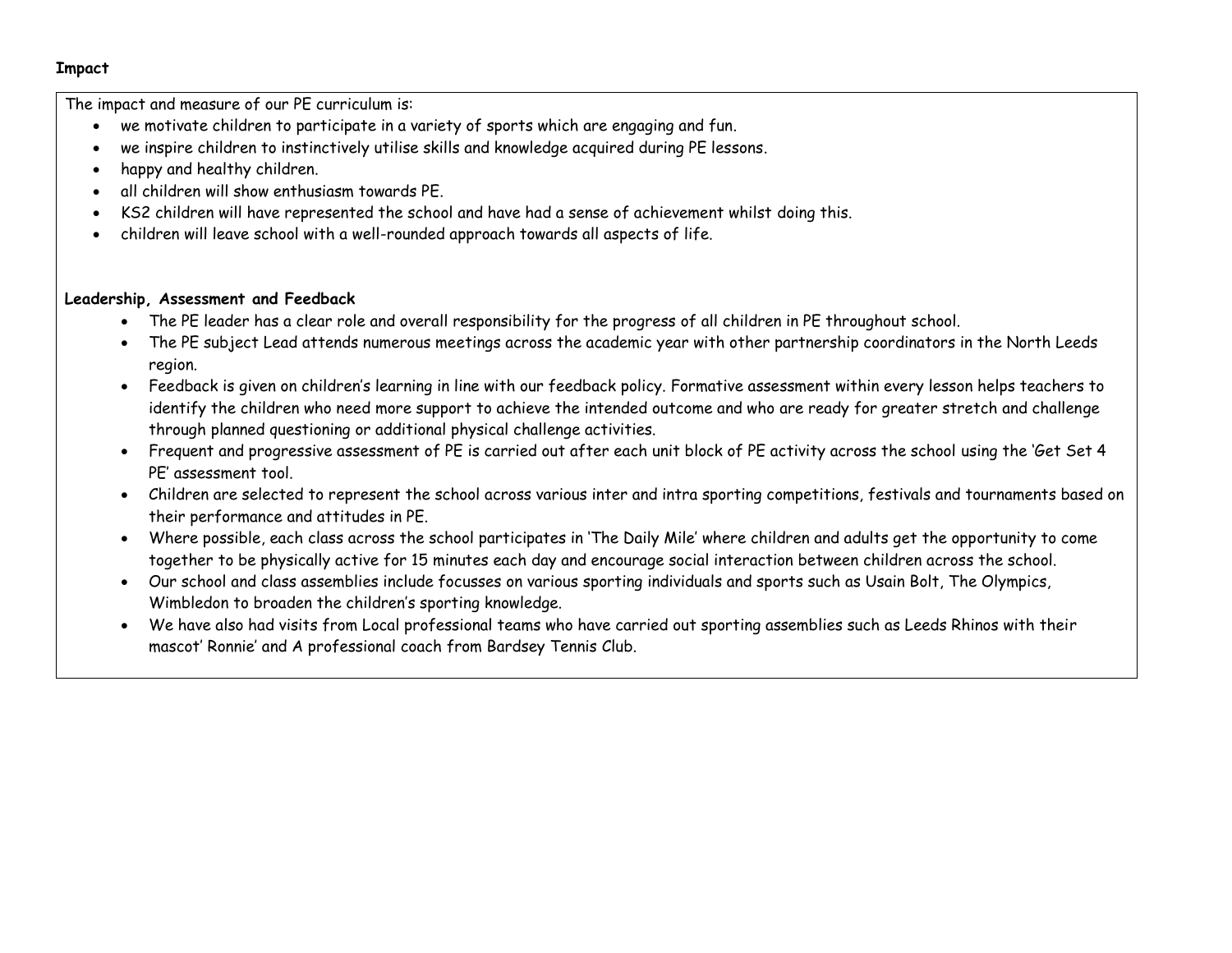# **Progression Map**

| <b>EYFS</b>                                                                                                                                                                                                                                                                                                                                                                                                                                                                                                                                                                                                          | <b>KS1</b>                                                                                                                                                                                                                                                                                                                                                                                                                                                                                                                                                                                                                                                                                                                                                                                                        | KS <sub>2</sub>                                                                                                                                                                                                                                                                                                                                                                                                                                                                                                                                                                                                                                                                                                                                                                                                                                                                                                                                                                                                                                                                                                                                                                                    |  |
|----------------------------------------------------------------------------------------------------------------------------------------------------------------------------------------------------------------------------------------------------------------------------------------------------------------------------------------------------------------------------------------------------------------------------------------------------------------------------------------------------------------------------------------------------------------------------------------------------------------------|-------------------------------------------------------------------------------------------------------------------------------------------------------------------------------------------------------------------------------------------------------------------------------------------------------------------------------------------------------------------------------------------------------------------------------------------------------------------------------------------------------------------------------------------------------------------------------------------------------------------------------------------------------------------------------------------------------------------------------------------------------------------------------------------------------------------|----------------------------------------------------------------------------------------------------------------------------------------------------------------------------------------------------------------------------------------------------------------------------------------------------------------------------------------------------------------------------------------------------------------------------------------------------------------------------------------------------------------------------------------------------------------------------------------------------------------------------------------------------------------------------------------------------------------------------------------------------------------------------------------------------------------------------------------------------------------------------------------------------------------------------------------------------------------------------------------------------------------------------------------------------------------------------------------------------------------------------------------------------------------------------------------------------|--|
| <b>Early Learning Goals:</b><br>Moving and Handling:<br>Children show good control and co- ordination in<br>large and small movements. They move<br>confidently in a range of ways, safely negotiating<br>space. They handle equipment and tools<br>effectively, including pencils for writing.<br><b>Health and Self-care:</b><br>Children know the importance for good health of<br>physical exercise, a healthy diet and talk about the<br>ways to keep healthy and safe. They manage their<br>own basic hygiene and personal needs<br>successfully, including dressing and going to the<br>toilet independently. | Pupils should develop fundamental movement<br>skills, become increasingly competent and<br>confident and access a broad range of<br>opportunities to extend their agility, balance and<br>coordination, individually and with others. They<br>should be able to engage in competitive (both<br>against self and against others) and co- operative<br>physical activities, in a range of increasingly<br>challenging situations.<br>Pupils should be taught to:<br>• master basic movements including running,<br>jumping, throwing and catching, as well as<br>developing balance, agility and co-ordination, and<br>begin to apply these in a range of activities<br>· participate in team games, developing simple<br>tactics for attacking and defending<br>• perform dances using simple movement<br>patterns | Pupils should continue to apply and develop a broader range<br>of skills, learning how to use them in different ways and to link<br>them to make actions and sequences of movement. They<br>should enjoy communicating, collaborating and competing<br>with each other. They should develop an understanding of<br>how to improve in different physical activities and sports and<br>learn how to evaluate and recognise their own success.<br>Pupils should be taught to:<br>• use running, jumping, throwing and catching in isolation and<br>in combination<br>. play competitive games, modified where appropriate [for<br>example, badminton, basketball, cricket, football, hockey,<br>netball, rounder's and tennis], and apply basic principles<br>suitable for attacking and defending<br>· develop flexibility, strength, technique, control and balance<br>[for example, through athletics and gymnastics]<br>• perform dances using a range of movement patterns<br>• take part in outdoor and adventurous activity challenges<br>both individually and within a team<br>• compare their performances with previous ones and<br>demonstrate improvement to achieve their personal best |  |

**The documents below show progression of skills for each year group and each individual sport, along with year group vocabulary for each sport covered.**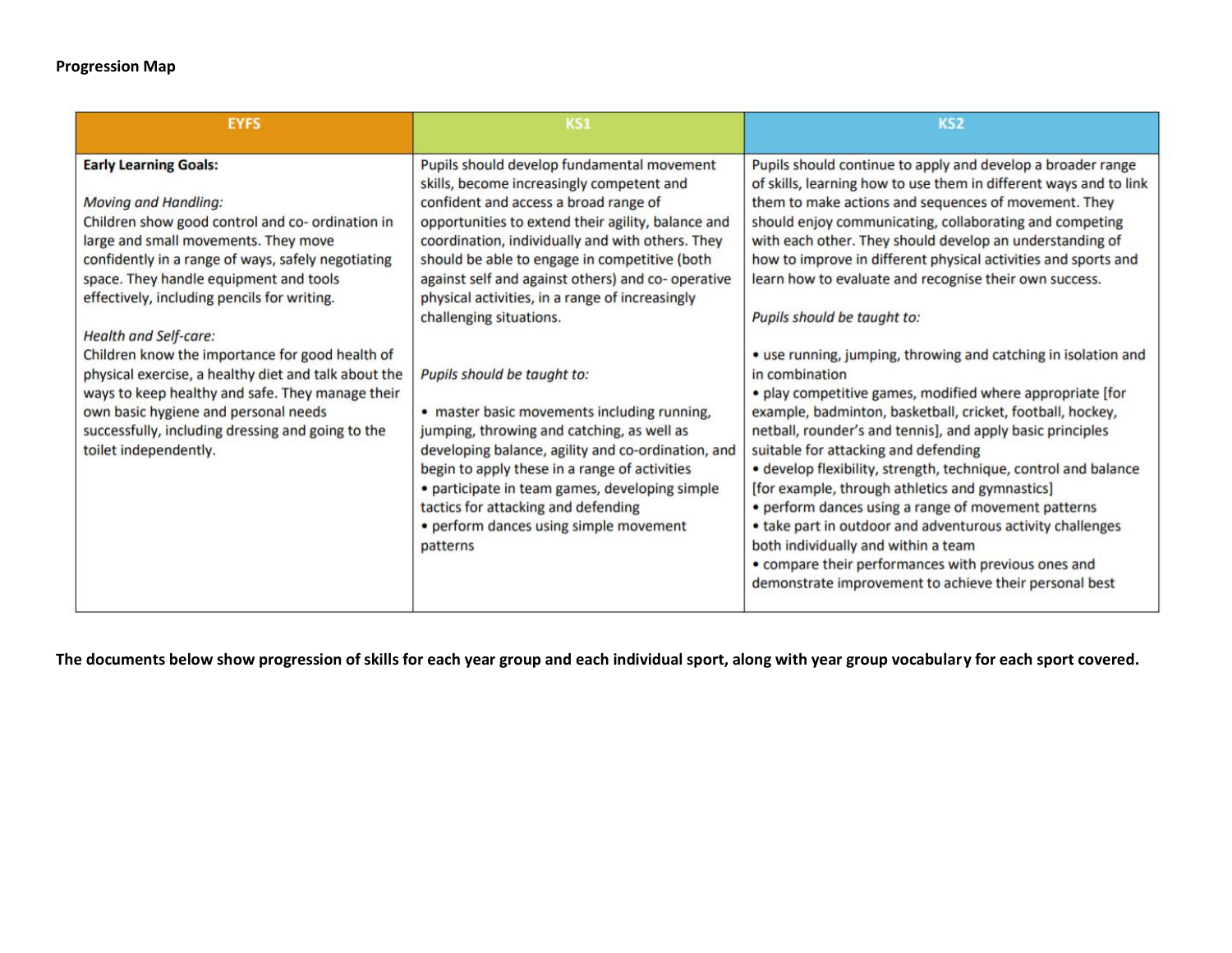# **Our Curriculum**

|                   | <b>Autumn 1</b>         | <b>Autumn 2</b>    | <b>Spring 1</b>     | <b>Spring 2</b> | <b>Summer 1</b>    | <b>Summer 2</b>   |
|-------------------|-------------------------|--------------------|---------------------|-----------------|--------------------|-------------------|
| Reception         | Get Set 4 PE - Intro to | Get Set $4$ PE $-$ | Get Set 4 PE -      | Get Set 4 PE -  | Get Set $4$ PE $-$ | Get Set 4 PE -    |
|                   | PE - unit 2             | Intro to PE - unit | Fundamentals-       | Fundamentals-   | Gymnastics - Unit  | Gymnastics - Unit |
|                   |                         |                    | unit 2              | unit 2          |                    |                   |
|                   |                         |                    |                     |                 |                    |                   |
| Year 1            | <b>Fundamentals</b>     | Gymnastics         | Dance               | Yoga            | <b>Athletics</b>   | Teambuilding      |
|                   | <b>Ball Skills</b>      | Sending and        | <b>Target Games</b> | Invasion        | Net and Ball       | Striking and      |
|                   |                         | Receiving          |                     |                 |                    | Fielding          |
| <b>Year 2</b>     | <b>Ball Skills</b>      | Gymnastics         | Dance               | Invasion        | <b>Athletics</b>   | Team Building     |
|                   | <b>Fundamentals</b>     | <b>Fitness</b>     | Skipping            | Yoga            | Net and Ball       | Striking and      |
|                   |                         |                    |                     |                 |                    | Fielding          |
| <b>Year 3</b>     | <b>Ball Skills</b>      | Gymnastics         | Dance               | <b>Fitness</b>  | <b>Athletics</b>   | Cricket           |
|                   | <b>Fundamentals</b>     | Dodgeball          | <b>Netball</b>      | Tag Rugby       | <b>Tennis</b>      | Orienteering      |
| Year 4            | <b>Basketball</b>       | Skipping           | Dance/Gymnastics    | Hockey          | <b>Athletics</b>   | Yoga              |
|                   | Golf                    | Football           | Dodgeball           | <b>Netball</b>  | Tennis             | Rounders          |
| Year 5            | Netball                 | Gymnastics         | Dance               | <b>Fitness</b>  | <b>Athletics</b>   | Cricket           |
|                   | <b>Badminton</b>        | Dodgeball          | Football            | Tag Rugby       | Tennis             | Orienteering      |
| Year <sub>6</sub> | <b>Basketball</b>       | Gymnastics         | Dance               | Yoga            | <b>Athletics</b>   | Football          |
|                   | Golf                    | Volleyball         | Hockey              | Tennis          | Cricket            | <b>Rounders</b>   |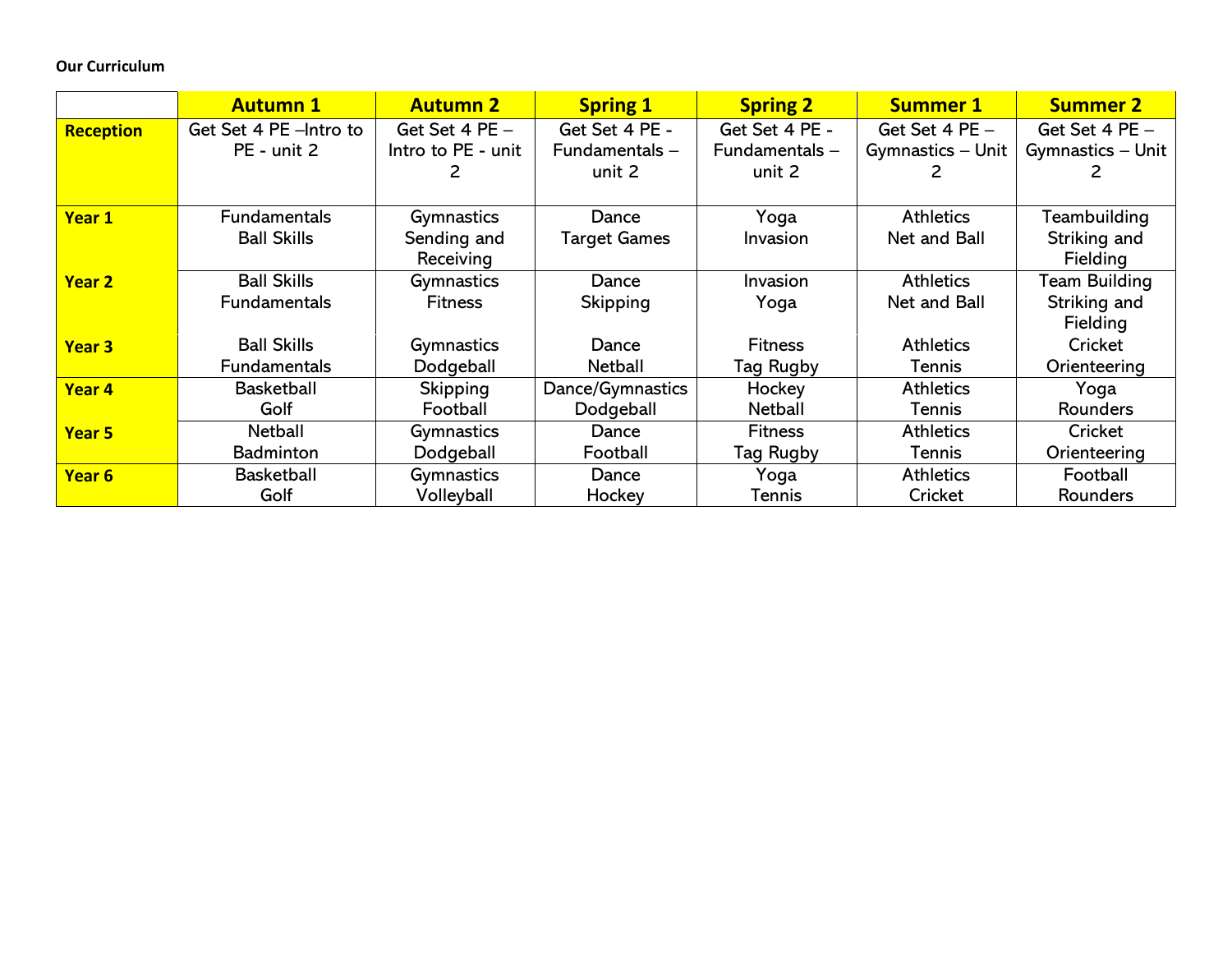